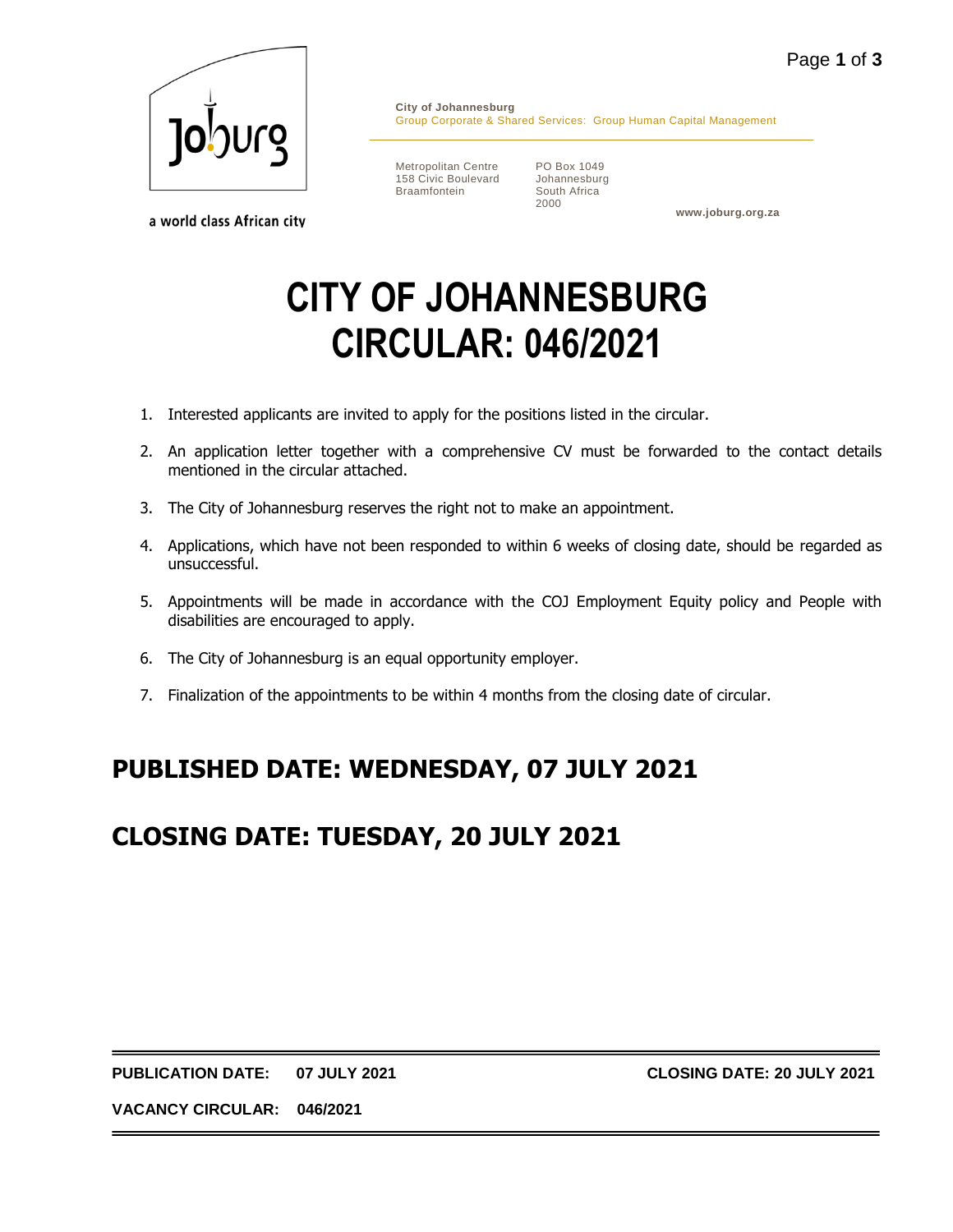#### **PERMANENT POSITION (EXTERNAL)**

**This Vacancy is open to External Applicants AND Employees of the City of Johannesburg**

**1. Department:** Group Governance **Branch: Management Support Services Designation: Assistant Director: Business Planning & Performance Management Salary Range:** R43 684.21 pm (basic salary excluding benefits)

#### **Appointment Requirements:**

- NQF level 7 Degree in Business (Performance) Management/Administration/Human Resources;
- 6 8 years' experience in designing, developing, implementing, monitoring and measuring performance within the local, provincial or national government circles. Evidence keeping on performance, managing all queries by committee officials and/or auditors;
- Handling performance pressure and deadlines;
- Experience in Information systems security;
- Familiar with MS packages;
- Proven track record in the project management of a number of complex, simultaneous projects with pressurized timelines;
- Experience with strategic, business and planning and reporting framework and requirements helpful; and
- Supervising and mentoring staff and supporting professional and leadership.

**Primary Function:** Develop and coordinate departmental IDP, Mayoral Priorities, strategies, business plans and related departmental performance indicators and areas as per approved CoJ processes. Manage, report and deliver on ADBS, scorecard of the Group Head, organize reporting timeframes within the department to meet set deadlines, as well as coordinating departmental performance outcomes per set timeframes. Develop, write and produce departmental quarterly performance reports and submit same to approved Divisions in the City of Johannesburg in appropriate in liaison with departmental senior managers internally and externally. Ensure and committal that each and every employee in the department has a signed individual performance scorecard, individual learning plan and training is met according to set processes. Manage the Group Governance's Performance Management System. Design, develop, implement, monitor and measure performance within the Group Governance department. Advise Unit Heads and the Group Head on the CoJ policies and procedures necessary to advance individual performance in alignment with business objectives of the Group Governance department.

**Key Performance Areas:** Manage all departmental performance issues. Fully devise and implement internal processes for the development of departmental performance issues. Manage, influence and motivate staff members to sign scorecards as associated with performance requirements. Devise and implement processes and strategies for the departmental service deliverables as well as related implementations and monitoring of the outcomes. Manage the implementation of monitoring systems for departmental performance indicators, including the ensuring of data quality and compliance with internal and external audit and performance requirements. Obtain relevant performance management for the Service Delivery Business Implementation.

**Leading Competencies:** Strategic Management, People Management, Stakeholder Management and Decision Making and Project Management.

**PUBLICATION DATE: 07 JULY 2021 CLOSING DATE: 20 JULY 2021**

**VACANCY CIRCULAR: 046/2021**